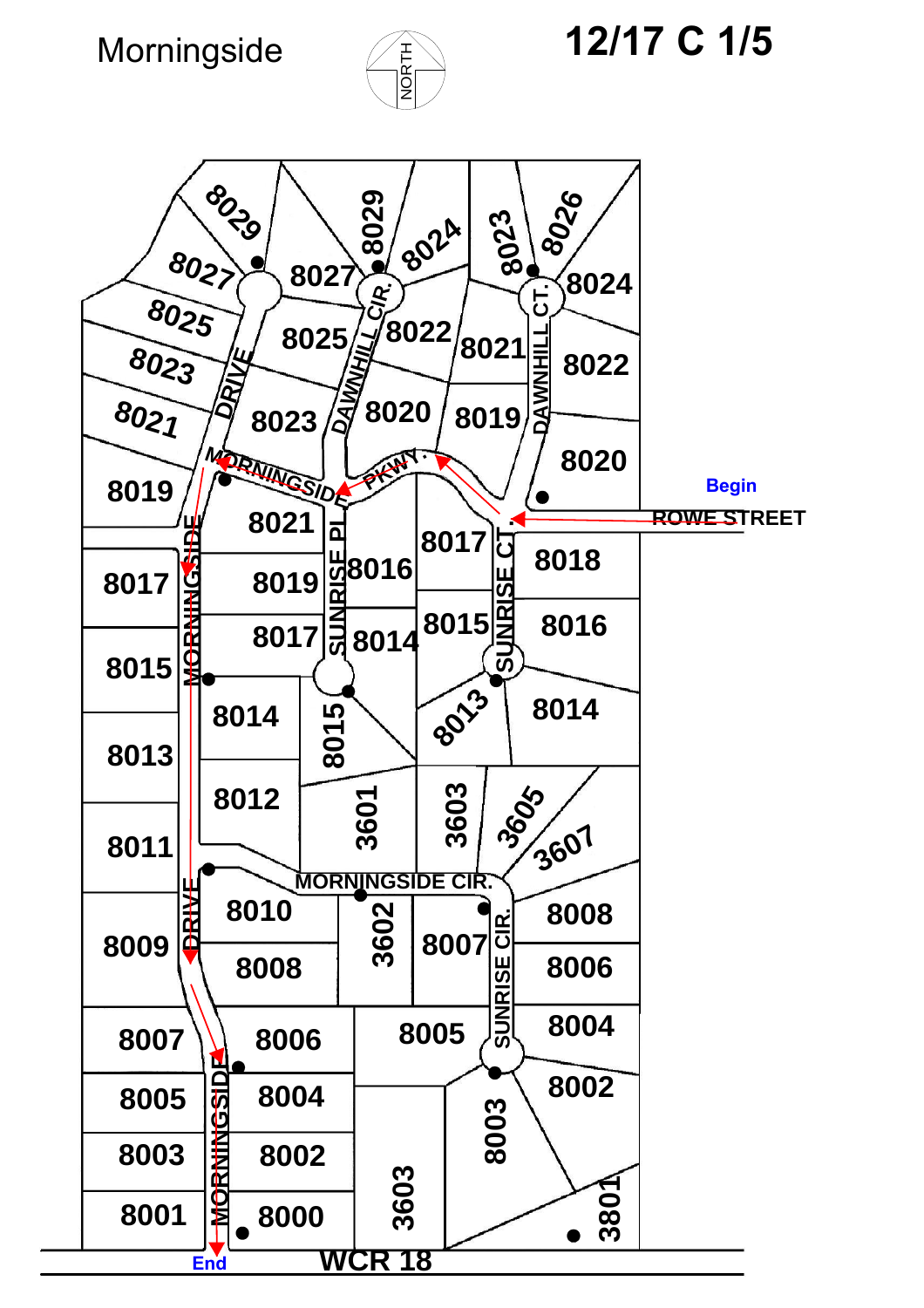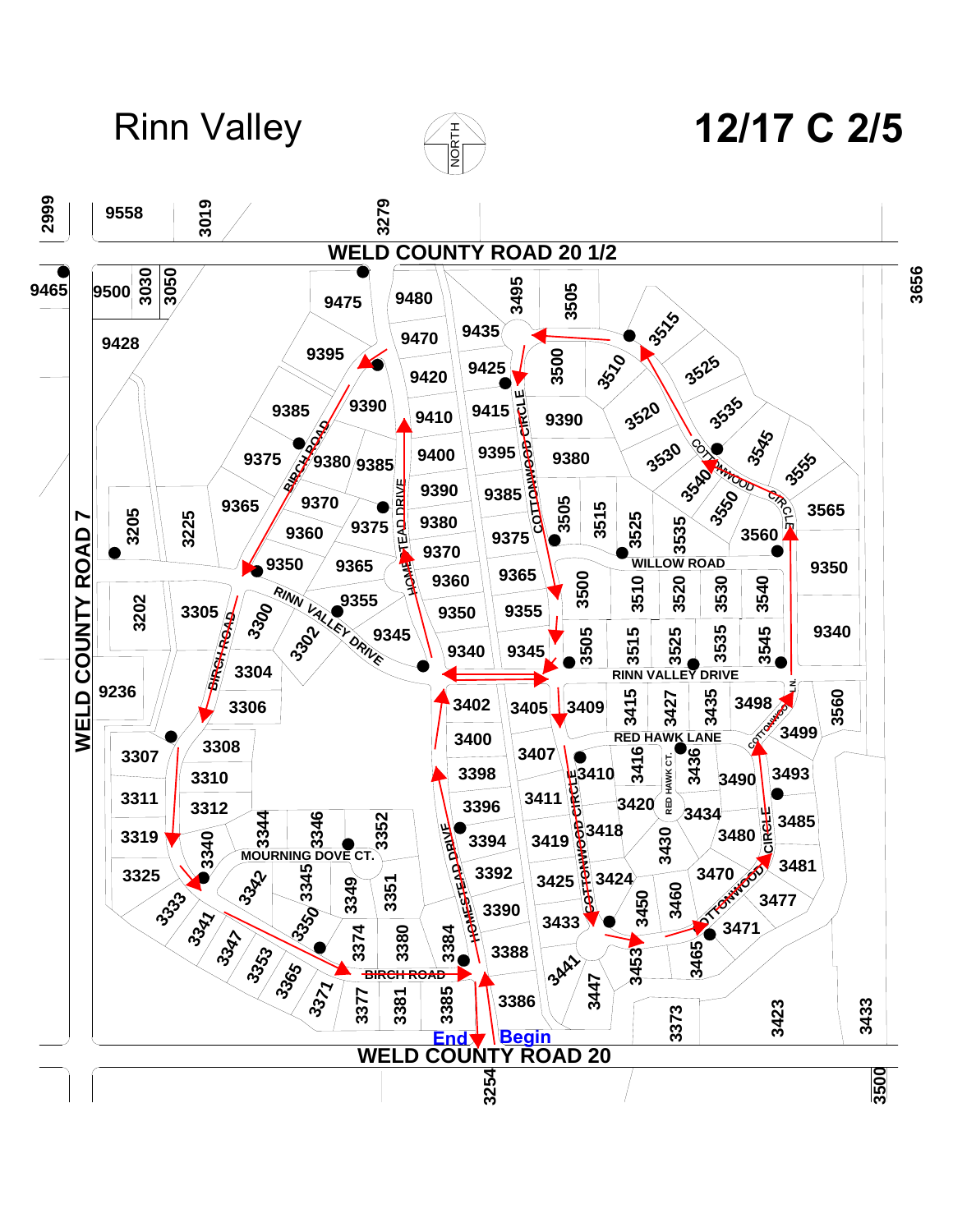Wildflower



## **12/17 C 3/5**

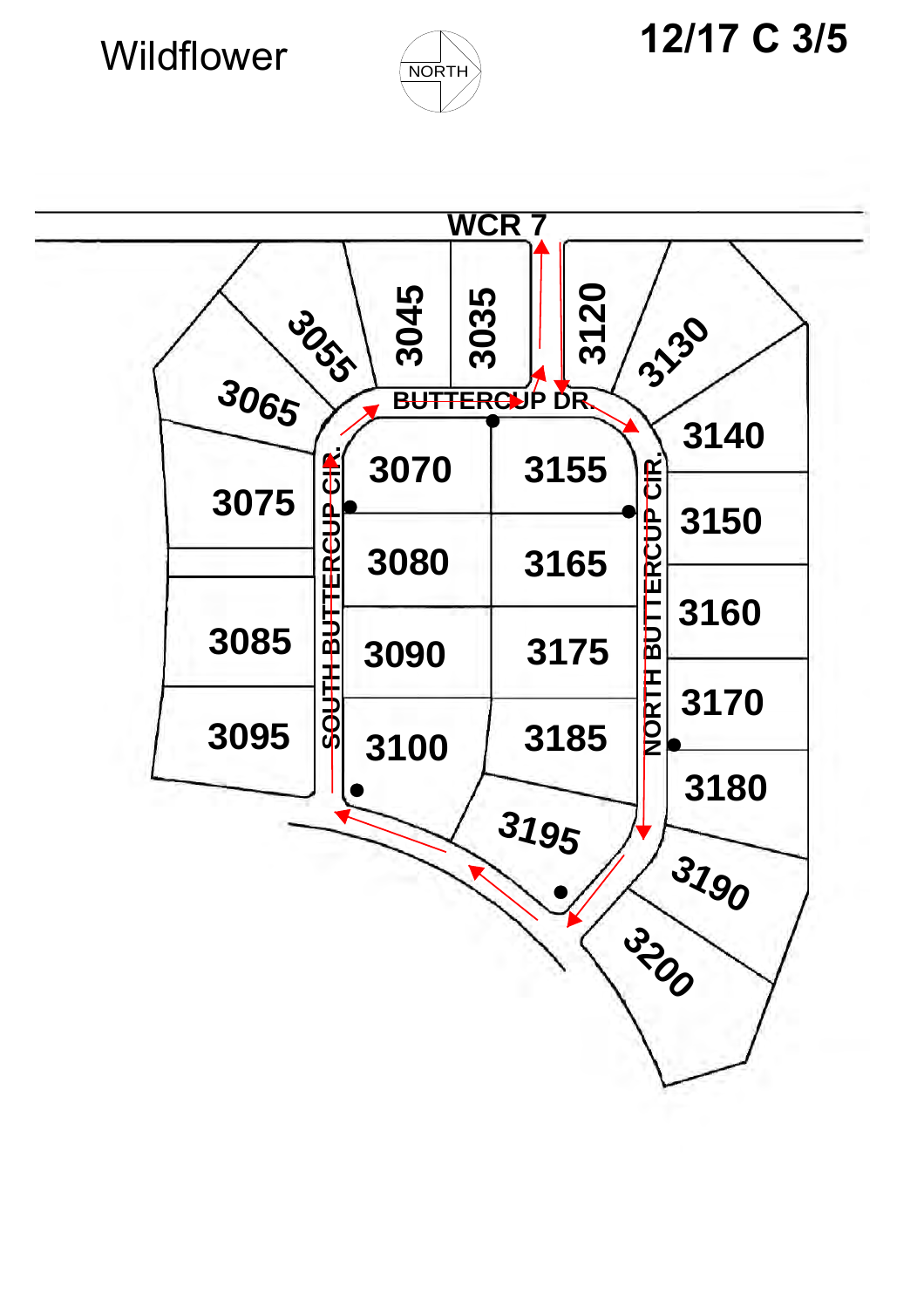### Wyndham Hill West

# NORTH

# **12/17 C 4/5**

![](_page_3_Figure_3.jpeg)